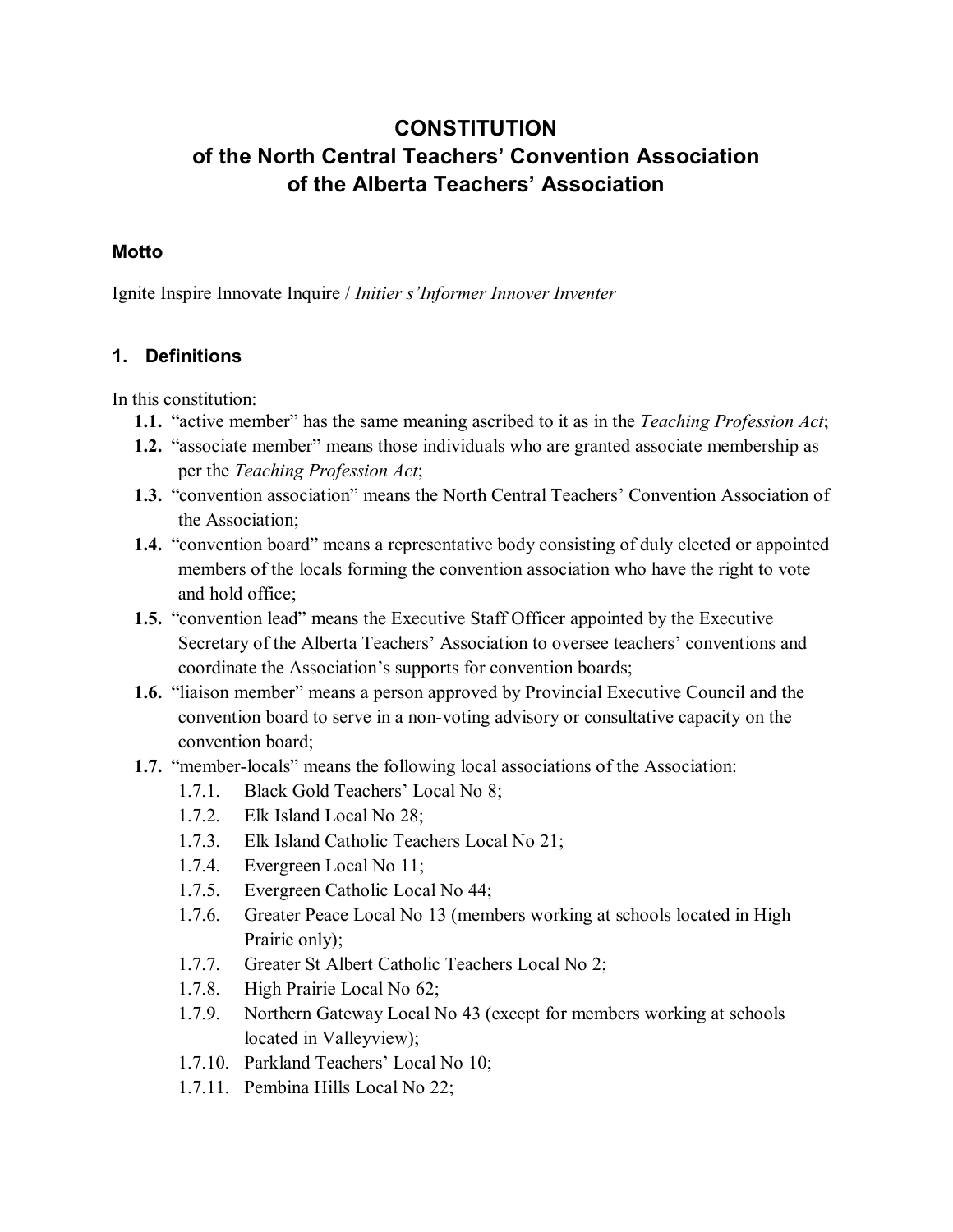- 1.7.12. St Albert Public Teachers Local No 73;
- 1.7.13. St Thomas Aquinas Teachers' Local No 45;
- 1.7.14. Sturgeon Local No 27;
- 1.7.15. Timberline Local No 9 (all members working at schools located in Drayton Valley and Breton);
- 1.7.16. *Unité locale francophone* No 24 (except members employed by *Conseil scolaire FrancoSud*)
- 1.7.17. Wetaskiwin Local No 18;
- 1.7.18. Woodland Rivers Local No 40.
- **1.8.** "Provincial Executive Council liaison" means the District Representative appointed by the Alberta Teachers' Association's Table Officers Committee to provide ongoing support to the convention board;
- **1.9.** "staff advisor" means the Executive Staff Officer appointed by the Executive Secretary of the Alberta Teachers' Association to provide ongoing support to the convention board;
- **1.10.** "student members" means preservice teachers who are members of a student local and are registered in a teacher education program at an institution recognized by the Association.
- **1.11.** "year" means the convention planning year that begins on approximately April 1 of a calendar year and ends on approximately March 31 of the following calendar year.

# **2. Name**

The name of this organization shall be the North Central Teachers' Convention Association of the Alberta Teachers' Association.

# **3. Object, Purpose, Mission and Vision**

- **3.1** Object and Purpose: The object of the convention association shall be to plan, organize or authorize an annual teachers' convention for its members to be held on two teaching days approved by Provincial Executive Council, the purpose of which shall be to improve and maintain teachers' pedagogical and leadership competence.
- **3.2** Mission:
	- 3.2.1. Teachers' conventions support professionalism and enhance student learning by addressing teachers' professional needs, supporting professional collaboration, advancing effective teaching practices and motivating reflective practice by exploring research and emerging educational issues.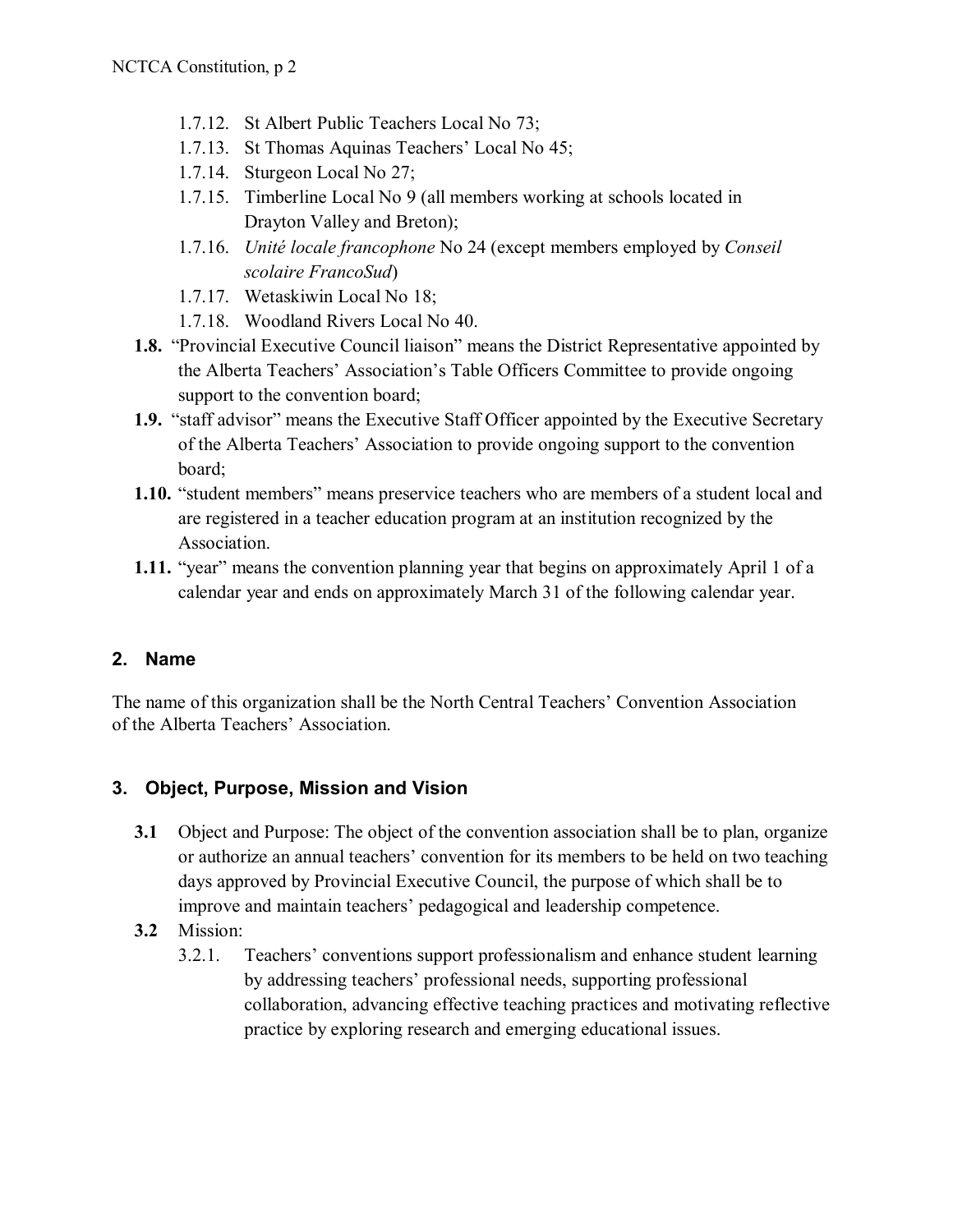- 3.2.2. The annual teachers' convention shall strive to provide relevant professional opportunities for teachers, which assist them in realizing their individual plans, developing opportunities for increased knowledge, improving teaching practice and renewing commitment to the profession.
- **3.3** Vision:
	- 3.3.1. Convention programs:
		- 3.3.1.1. Convention programs should provide ample time and space for teachers to engage in a variety of meaningful learning and reflection activities which promote the development of both individual and collective efficacy;
		- 3.3.1.2. All sessions (including keynote presentations) are linked to:
			- (i) one or more competencies in the Teaching Quality Standard or Leadership Quality Standard; or
			- (ii) the Association's mandated objects, strategic directions and priorities.
		- 3.3.1.3. The content of all sessions must:
			- (i) be consistent with Association policy;
			- (ii) reinforce the honour and dignity of the teaching profession; and
			- (iii) model the importance of high-quality, teacher-directed professional development.
	- 3.3.2. Convention exhibits:
		- 3.3.2.1. As a significant element of convention programming and a reflection of the teaching profession, the majority of convention exhibits are education-related booths that display products, information and services relevant to the work and needs of teachers and school leaders.
		- 3.3.2.2. Health and wellness vendors are only provided with exhibit space if their products are supported by the Alberta School Employee Benefits Plan (ASEBP) and any on-site services (eg massage therapy) are provided only by licensed practitioners.
		- 3.3.2.3. Commercial vendors with little or no educational relevance will be phased out incrementally so none are present at the 2024 teachers' conventions or beyond.
	- 3.3.3. Reputation:
		- 3.3.3.1. Teachers across the province understand the purpose of their annual conventions and celebrate these events that allow them to renew their professional practice, reconnect with members of their professional association, and promote their collective vision for public education;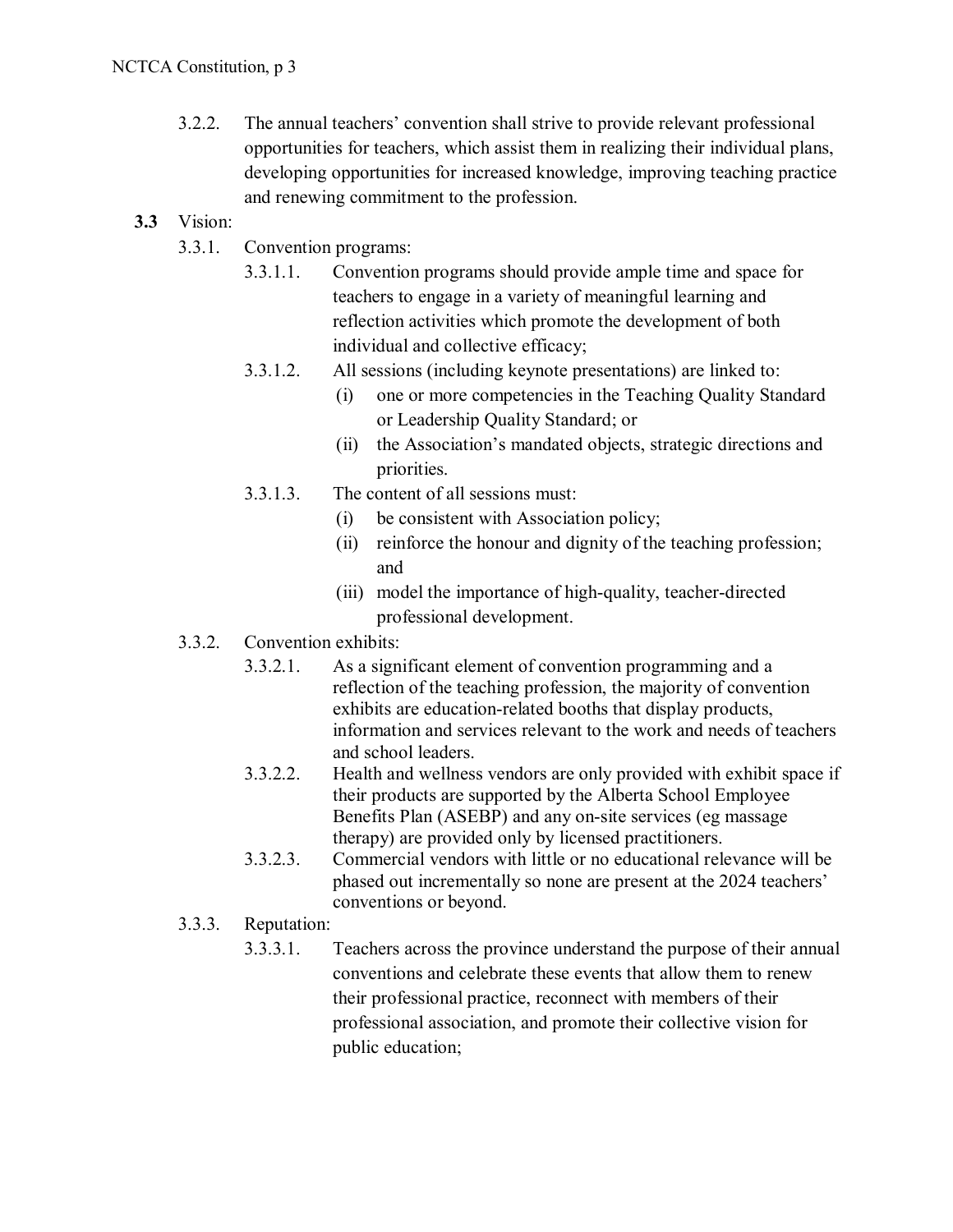3.3.3.2. Teachers' conventions continue to receive strong support from parents, the media and the general public as significant professional development events that improve the quality of teaching and student learning in Alberta.

# **4. Membership**

The following members of the Alberta Teachers' Association are members of the convention association and may attend its annual convention:

- **4.1.** active members of the member-locals;
- **4.2.** active members of such other locals of the Alberta Teachers' Association as may be admitted from time to time on approval of Provincial Executive Council and the convention association;
- **4.3.** associate members who:
	- 4.3.1. are declared eligible by Provincial Executive Council; and
	- 4.3.2. have registered with the Alberta Teachers' Association and have paid the required fee;
- **4.4.** student members:
	- 4.4.1. who are in the final year of their undergraduate teacher education program;
	- 4.4.2. such other student members as may be admitted from time to time on approval of Provincial Executive Council and the convention association;
- **4.5** The following non-members may attend the annual convention:
	- 4.5.1. Teachers employed by school districts outside of Alberta who are
		- 4.5.1.1. participating in an organized teacher exchange program during convention and have registered with the Alberta Teachers' Association; or
		- 4.5.1.2. able to demonstrate membership in their provincial, territorial or state teachers' federation or association; have registered with the Alberta Teachers' Association and have paid the required out-ofprovince delegate fee.
	- 4.5.2. Such other non-members who
		- 4.5.2.1. are declared eligible by Provincial Executive Council; and
		- 4.5.2.2. have registered with the Alberta Teachers' Association and have paid the required fee.
	- 4.5.3. In rare cases, the convention association or its member-locals may request permission from the Executive Secretary or their designate to invite other nonmembers to participate in or observe specific activities scheduled during the annual convention as escorted guests.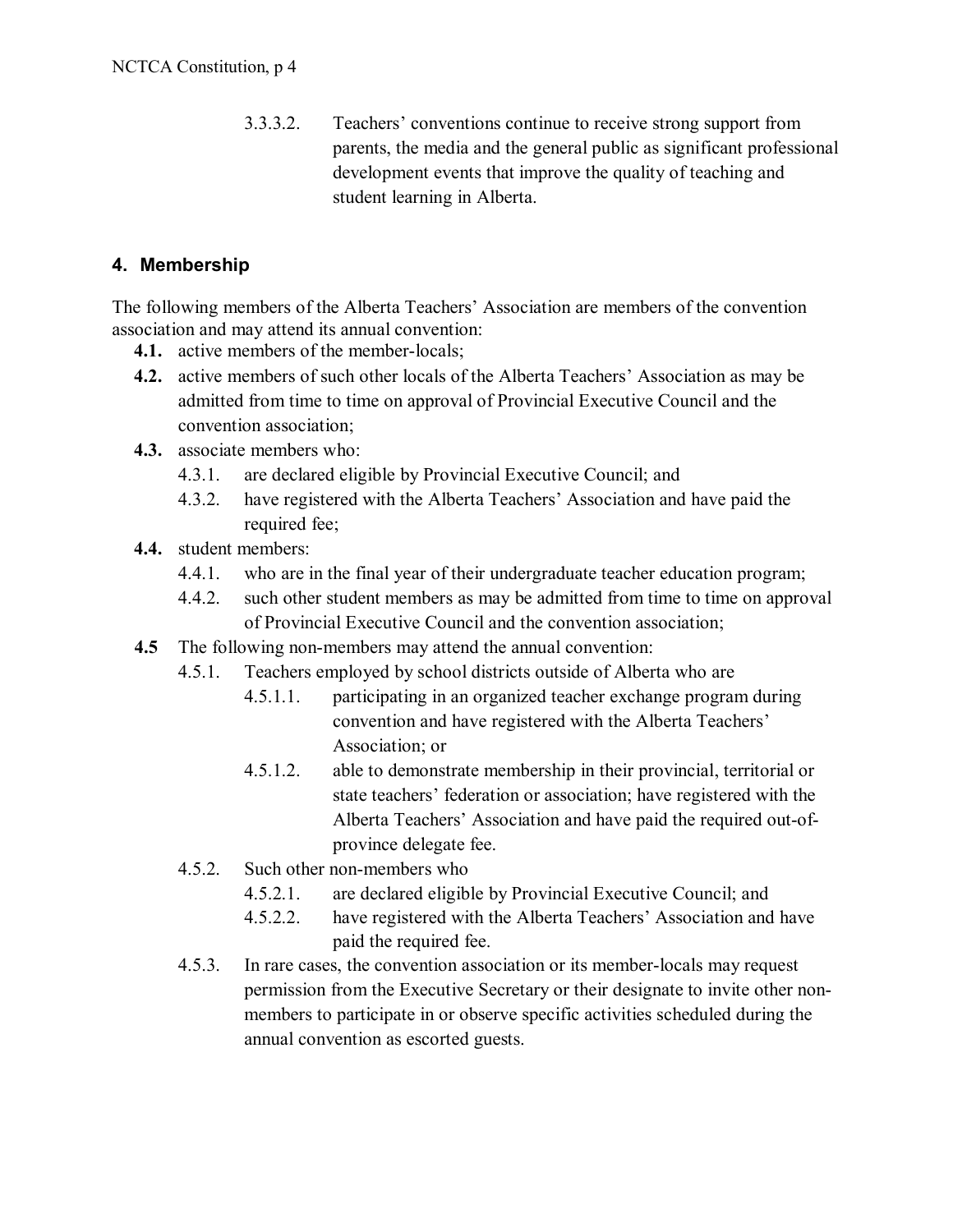# **5. Withdrawal of Membership**

A member-local may withdraw from the convention association upon approval of the Provincial Executive Council, provided written notice of such withdrawal is received by the convention association at least 18 months prior to the date of the convention for which it would be effective, and further provided that the member-local requesting withdrawal has satisfied all Provincial Executive Council guidelines for withdrawal then in force.

# **6. Convention Board**

- **6.1.** The governing body of this organization shall be the convention board.
- **6.2.** Membership on the convention board shall include:
	- 6.2.1. active or associate members elected or appointed by each member-local of the convention association to serve as local representatives on the convention board for one (1) year terms which begin at the first convention board meeting following convention;
	- 6.2.2. members selected by or from within the convention board, including:
		- 6.2.2.1. members of the board elected or appointed as executive officers;
		- 6.2.2.2. such other members as shall be appointed directly by motion of the convention board for a term lasting one (1) year. The number of members so appointed shall not exceed twenty (20) per cent of the total number of members on the board;
		- 6.2.2.3. Alberta Teachers' Association District Representatives from all member-locals of the convention association (one designated as the convention board's Provincial Executive Council liaison);
		- 6.2.2.4. The Executive Staff Officer appointed by the Alberta Teachers Association's Executive Secretary to serve as the staff advisor; and
		- 6.2.2.5. Liaison members approved by the Provincial Executive Council and the convention association.
- **6.3.** The number of local representatives each member-local can elect or appoint shall be based on the relative number of full-time and part-time teachers in each member-local who are designated to attend the upcoming North Central Teachers' Convention, determined by the most recent official member count conducted by the Association.
- **6.4.** A local that is a member-local of only the North Central Teachers' Convention Association may elect or appoint two (2) local representatives to the convention board in addition to one (1) further local representative if the number of active full-time or part-time teachers in the local is equal to or exceeds five hundred (500).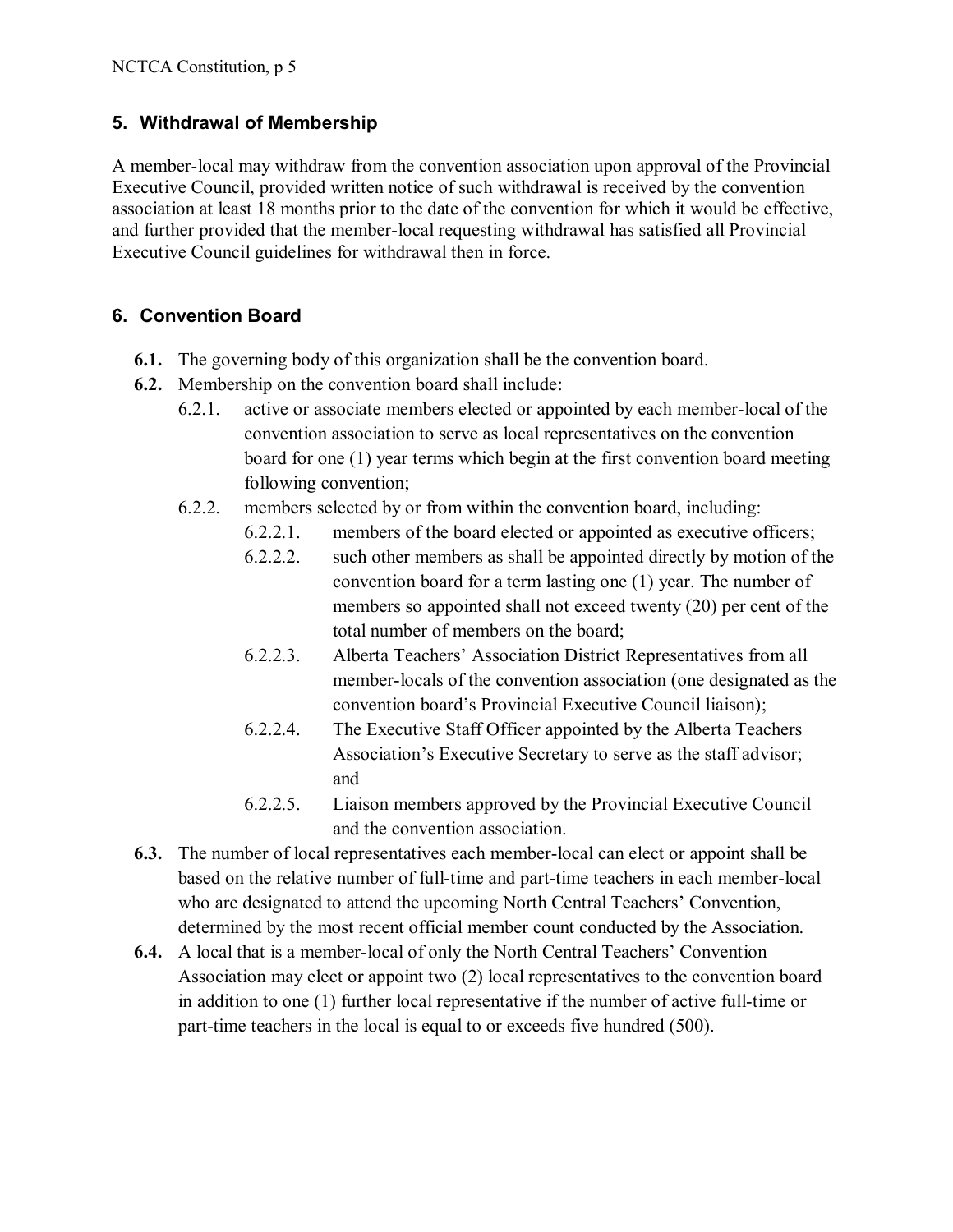- **6.5.** A local that is a member-local of multiple convention associations (currently Greater Peace Local No 13, Northern Gateway Local No 43, Timberline Local No 9, and *Unité locale francophone* No 24) may elect or appoint one (1) local representative to the convention board in addition to one (1) further local representative, if the number of active full-time and part-time teachers in the member-local who are designated to attend the upcoming North Central Teachers' Convention is equal to or exceeds one hundred (100).
- **6.6.** The maximum number of local representatives a member-local may have sitting concurrently on the convention board is three (3), except:
	- 6.6.1. when a member is elected or appointed to the position of president, their member-local may elect or appoint an additional local representative each year for a one (1) year term, until the member is no longer president.
	- 6.6.2. when a member is elected or appointed to the position of past president, their member-local may elect or appoint an additional local representative each year for a one (1) year term, until the member is no longer past president.
	- 6.6.3. when a member is elected or appointed to the position of director of program, their member-local may elect or appoint an additional local representative each year for a one (1) year term, until the member is no longer director of program.
- **6.7.** Should a local representative resign from the convention board before the end of their term, the member-local may elect or appoint a replacement to serve out the duration of the existing term.
- **6.8.** Should the annual member count indicate that a member-local is entitled to an additional local representative, the local may elect or appoint a new representative to a one (1) year term that begins at the first convention board meeting following convention.
- **6.9.** Should the annual member count indicate that a member-local has too many local representatives currently sitting on the convention board, sitting representatives shall be allowed to complete their current terms. The member-local may only elect or appoint new local representatives up to the allocation based on the most recent member count.
- **6.10.** The convention board shall:
	- 6.10.1. plan, organize, administer and evaluate the annual teachers' convention;
	- 6.10.2. report on all convention matters to the member-locals through their representatives on the convention board;
	- 6.10.3. request services from the Association, Association subgroups, and other professional development service providers, from time to time, the services provided.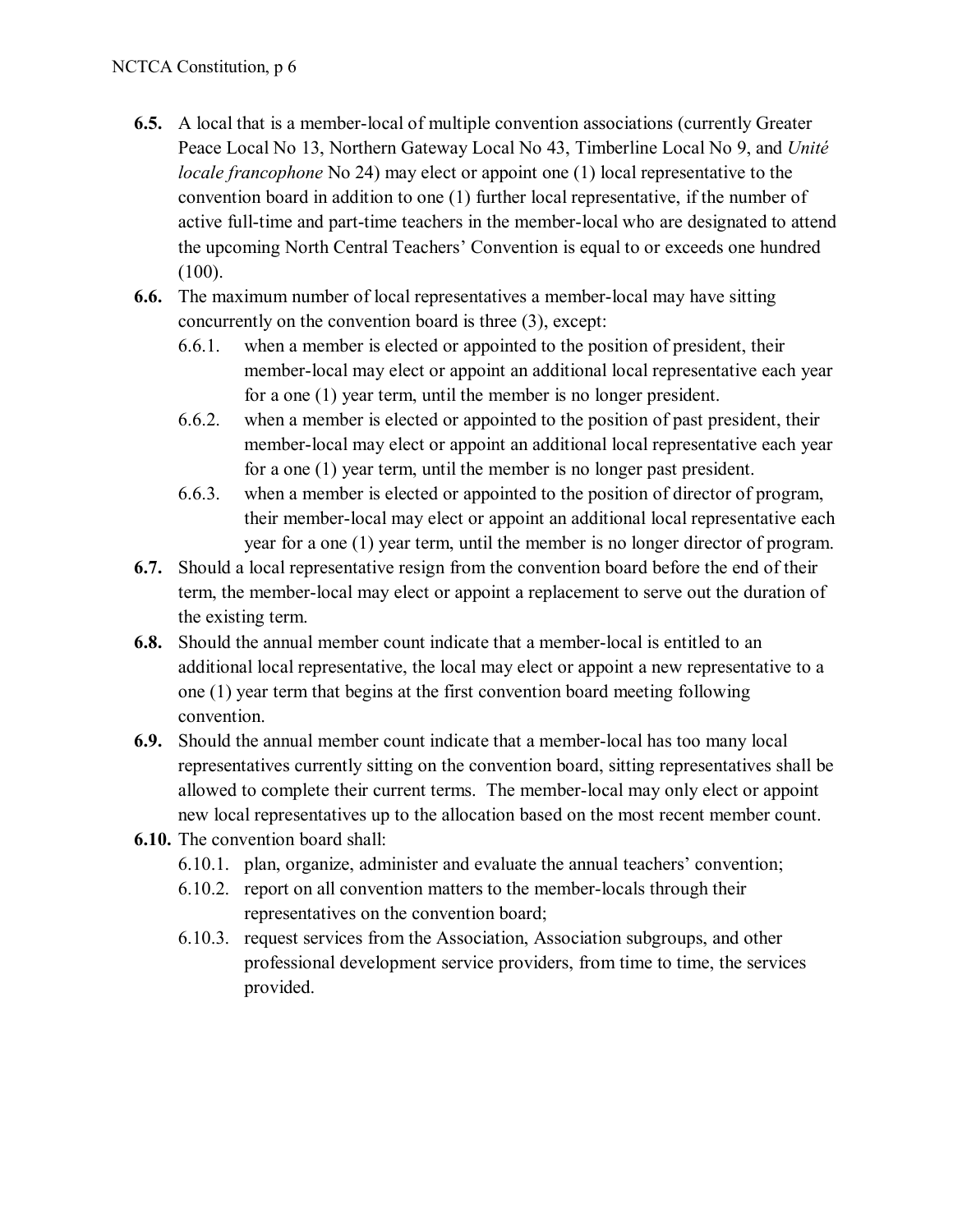# **7. Executive Officers**

- **7.1.** The executive officers shall be:
	- 7.1.1. the past president;
	- 7.1.2. the president;
	- 7.1.3. the secretary;
	- 7.1.4. the treasurer;
	- 7.1.5. the director of program;
	- 7.1.6. the director of communications and evaluations;
	- 7.1.7. the director of exhibits;
	- 7.1.8. the director of facilities;
	- 7.1.9. the Provincial Executive Council liaison;
	- 7.1.10. the staff advisor;
	- 7.1.11. additional members appointed by the convention board.
- **7.2.** All executive officers are members of the convention board.
- **7.3.** As stipulated in the *Teaching Profession Act*, only active and associate members of the Association may hold office.
- **7.4.** All executive officers, with the exception of the past president, director of program, Provincial Executive Council liaison, and Staff Officer shall be elected or appointed by and from the convention board to serve one-year terms beginning immediately after the first convention board meeting following convention and ending at the first convention board meeting following the next convention.
- **7.5.** The term of office for the president, past president, and director of program shall be two (2) years. All other executive officers shall be elected or appointed to one (1) year terms.
- **7.6.** Convention board members elected to the positions of president, past president, or director of program shall have their membership on the convention board extended, if necessary, so that they may fulfill the terms of office of their executive positions.
- **7.7.** Nominees for president must have a minimum of one year of experience on the convention executive. Nominees for director of program, secretary, or treasurer should have a minimum of one (1) year of experience on the convention board.
- **7.8.** The elections shall follow the order of executive positions listed in 7.1.
- **7.9.** With the exception of the sitting president, any executive officer whose term on the convention board expires after the annual convention:
	- 7.9.1. shall continue to serve in their position until the new executive is elected or appointed at which time their membership on the convention board shall end;
	- 7.9.2. shall not be eligible to run for a position on the executive until re-elected by their local or re-appointed by the convention board in accordance with 6.2.2.2.
- **7.10.** Once a new president is elected or appointed, the sitting president shall be appointed past president for a two year term.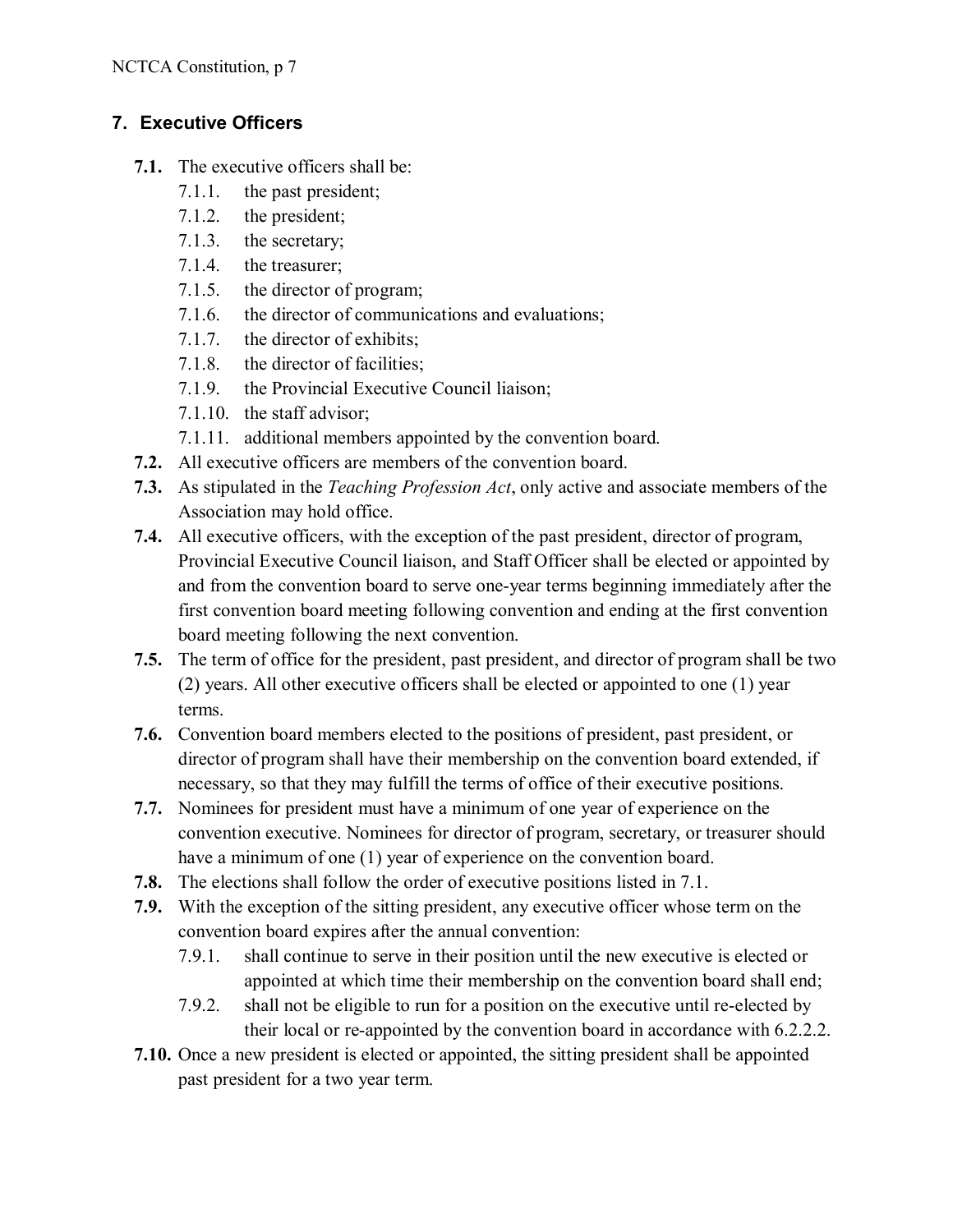- **7.11.** If the sitting president does not wish to serve as past president, the convention board may elect or appoint another member to serve as past president for a two year term.
- **7.12.** Should there be no nominees for a particular executive office during the annual elections or if any executive office should become vacant between annual elections, the executive shall either:
	- 7.12.1. divide the duties assigned to the vacant executive position between one or more executive officers for the duration of the term;
	- 7.12.2. appoint one of the convention board members to the vacant executive office for the duration of the term;
	- 7.12.3. identify an individual who is willing to perform the duties of the vacant office and appoint this individual to the convention board for the duration of the term, in accordance with 6.2.2.2.

# **8. Duties**

- **8.1.** It shall be the duty of the **local representatives** on the convention board to:
	- 8.1.1. liaise and provide regular reports to member-locals;
	- 8.1.2. attend all duly called meetings of the convention board and/or its committees;
	- 8.1.3. provide assistance at the convention including, but not limited to, duties hosting speakers and chairing sessions;
	- 8.1.4. faithfully fulfill the duties of any office of the board to which they are elected;
	- 8.1.5. faithfully fulfill such other duties as may be authorized by the convention board by motion from time to time;
	- 8.1.6. faithfully fulfill such other duties as specified in the constitution of their member-locals.
- **8.2.** It shall be the duty of the **president** to call and preside at all meetings of the convention board and the executive officers. Notwithstanding the above, in the absence or the incapacity of the president, it shall be the designated duty of another executive member to act in this capacity.
- **8.3.** It shall be the duty of any **vice-president, coordinator, director, or chair** to carry out those duties assigned by the president and approved by the convention board.
- **8.4.** It shall be the duty of the **secretary** to:
	- 8.4.1. keep accurate and complete minutes and records of all convention board and executive officers meetings and proceedings;
	- 8.4.2. bring before the convention board all official notices and communications received from the Association or from member-locals;
	- 8.4.3. be generally familiar with the Association's privacy policy and maintain records containing personal information in accordance with the law;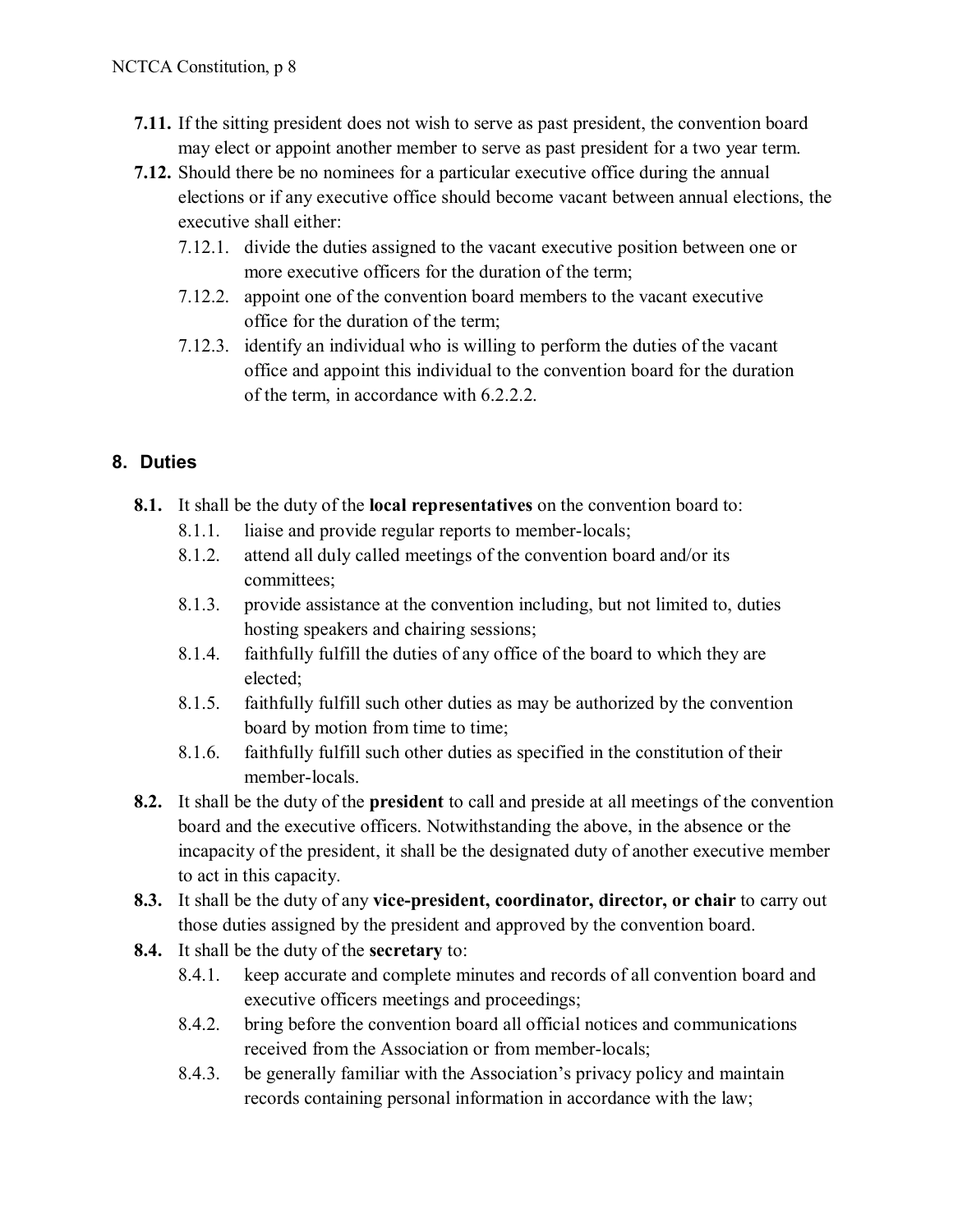- 8.4.4. prepare and forward all reports required by member-locals and the Association;
- 8.4.5. prepare and forward all meeting notices;
- 8.4.6. send copies of the finalized convention program to the Association;
- 8.4.7. carry out other duties as assigned by the President and as approved by the convention board.
- **8.5.** It shall be the duty of the **treasurer** to:
	- 8.5.1. keep accurate and complete records of all monies received and disbursed;
	- 8.5.2. disburse funds as approved and in accordance with convention policy;
	- 8.5.3. prepare, after consultation with appropriate persons, the annual budget for consideration and approval by the convention board and forward copies of the approved budget to all member-locals and the Association;
	- 8.5.4. prepare annual audited financial statements for approval by the convention board and forward copies to each member-local and the Association by October 31 of each year;
	- 8.5.5 carry out other duties as assigned by the President and as approved by the convention board.
- **8.6.** It shall be the duty of the **past president** to:
	- 8.6.1. annually update the policies and procedures manual for the convention association;
	- 8.6.2. serve as the convention association's returning officer during any election;
	- 8.6.3. carry out other duties as assigned by the President and as approved by the convention board.
- **8.7.** Provincial Executive Council Liaison: it shall be the duty of the **Provincial Executive Council liaison** to:
	- 8.7.1. represent Provincial Executive Council at meetings of the convention association and at convention itself;
	- 8.7.2. guide the development of convention programs to ensure they improve and maintain teachers' competence and promote the teaching profession;
	- 8.7.3. promote the activities of the convention board with member-locals;
	- 8.7.4. support productive ongoing communication between the convention board, its executive officers and the members and executive officers of member-locals;
	- 8.7.5. oversee the hiring processes for all convention support staff (eg executive assistants, bookkeepers) including serving as the chair for all hiring committees;
	- 8.7.6. during convention, assist the convention president with responding to media requests, especially those that are political in nature; and
	- 8.7.7. evaluate the convention and provide feedback to the convention board,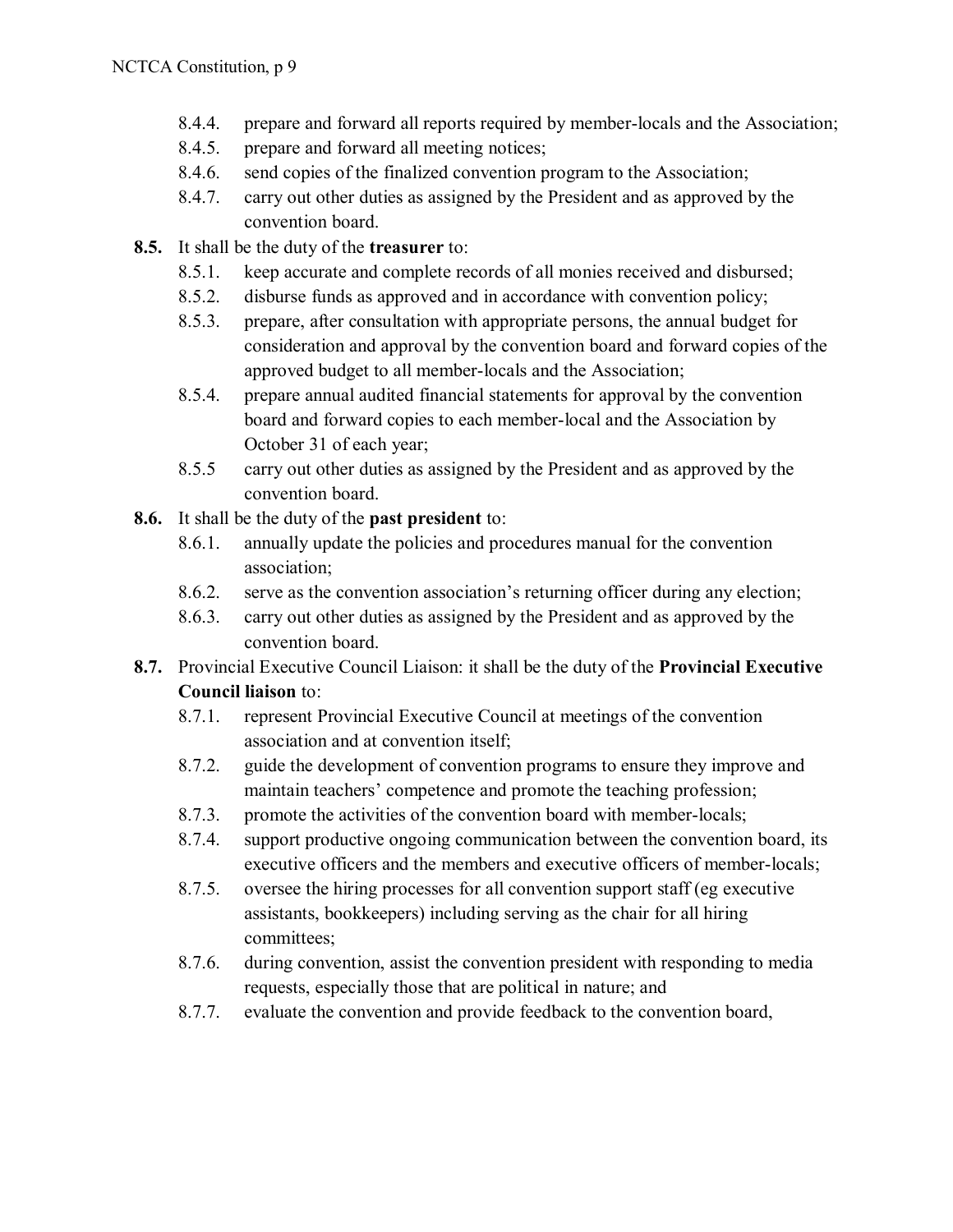- **8.8.** Staff Advisor: It shall be the duty of the **staff advisor** to:
	- 8.8.1. ensure all convention planning and operations are conducted in a manner consistent with Association policy, administrative guidelines and official directives (eg from Provincial Executive Council, the Executive Secretary, Chief Financial Officer, Privacy Officer, etc);
	- 8.8.2. support convention board members and executive officers with fulfilling the Association's purpose, mission, and vision for teachers' conventions (as identified in the Standard Constitution for Convention Associations);
	- 8.8.3. assist with the communication and coordination of Association programs and services to the convention board;
	- 8.8.4. guide the review and amendment of the convention association's constitution and policy manual; and
	- 8.8.5. as required, assist the Association's convention lead with
		- 8.8.5.1. investigating and resolving emergent issues; and
		- 8.8.5.2. providing support and training to convention board members and executive officers.
- **8.9.** From time to time, the convention board may contract **support staff** to assist with the planning, operation, or administration of convention provided:
	- 8.9.1. an elected member of the convention executive is assigned to direct and oversee the individual's work;
	- 8.9.2. effective 2021 09 30 and notwithstanding any other provision in this constitution or in related policies or frames of reference, the Convention Association shall not enter into or renew any contract of employment, collective agreement or contract for the provision of personal services without submitting the proposed terms of the contract or agreement to the Executive Secretary of the Alberta Teachers' Association or an Association official designated by the Executive Secretary for review and approval prior to its execution; and The Executive Secretary or other signing officer of the Alberta Teachers' Association shall be a required signatory to any contract of employment or contract for the provision of personal services entered into by the Convention Association; and The most recent, fully executed copy of contract of employment or contract for the provision of personal services and or related collective agreement shall be filed with the Alberta Teachers' Association and shall be deemed to be the authoritative copy of the contract or collective agreement.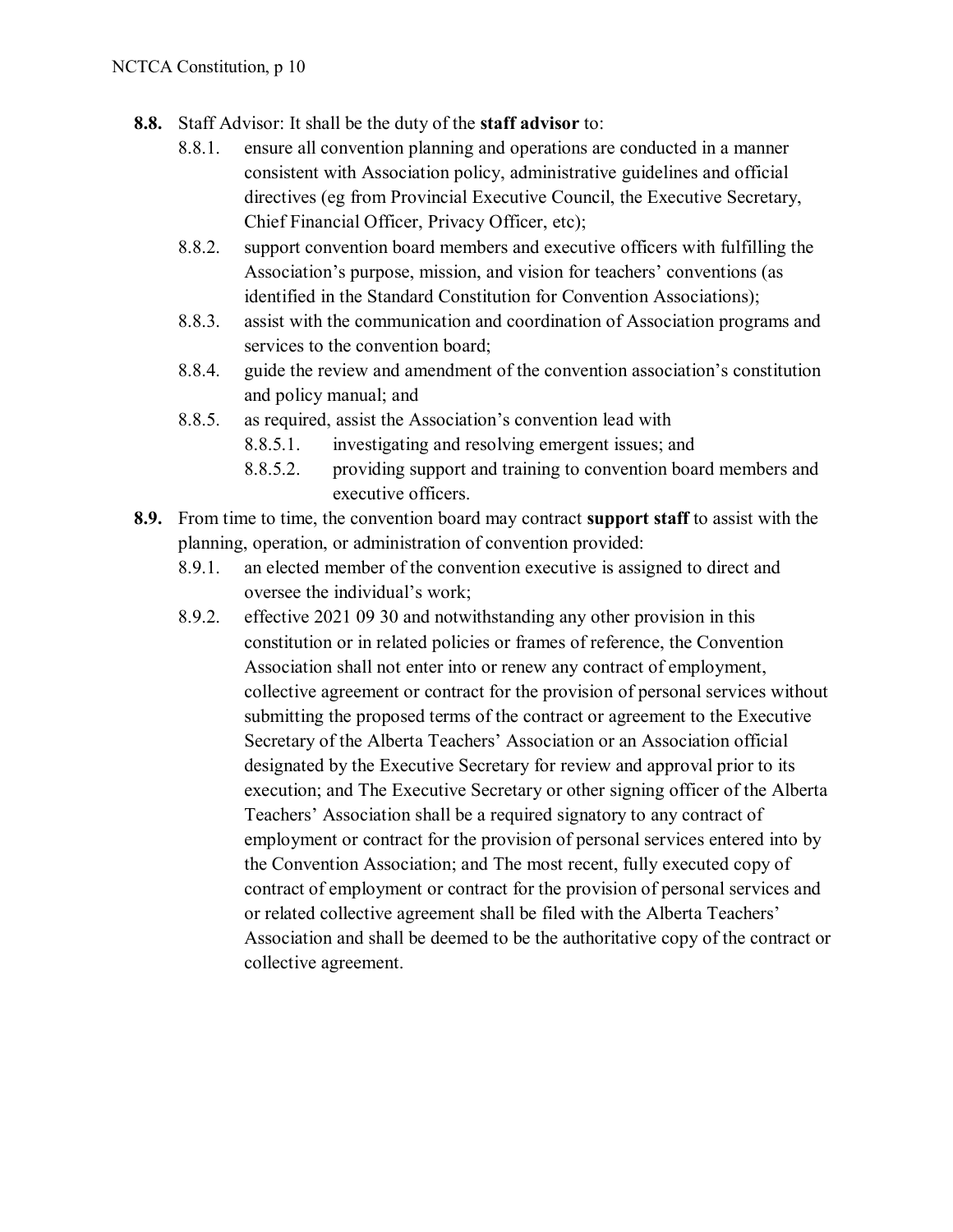## **9. Leaves of Absence**

- **9.1.** Requests from any member of the convention board for maternity, parental, or adoption leave shall be approved by the executive for a period of up to one year or until the end of the member's term, whichever occurs first.
- **9.2.** Requests from any member of the convention board for a leave of absence for a reason other than those listed in 9.1, may be approved by the executive for a period of up to one year or until the end of the member's term, whichever occurs first.
- **9.3.** Approval of a member's request for leave is not contingent on any decisions made by the member with respect to leave of absence from their employment.
- **9.4.** Any benefit, access or privilege associated with the member's position on the convention board or executive is suspended during the period of leave and shall be reinstated once the member resumes their position.
- **9.5.** Any local representative position vacated by a member on leave may be filled in an acting capacity by their member-local in accordance with the local Association's established procedures.
- **9.6.** Any executive position vacated by a member on leave may be filled by the executive in accordance with 7.12 for the duration of the leave.

### **10. Replacement of Convention Board Members and/or Executive Officers**

- **10.1.** With the exception of the district representatives and staff advisor, any member of the convention board and/or executive committee who misses three meetings during their term of office shall be deemed to have abandoned their position. The member may appeal in person to the executive committee to seek reinstatement should extenuating circumstances exist. If the member is not reinstated the member and the local will be notified in writing and a replacement will be requested.
- **10.2.** Any executive officer who has been deemed to be delinquent in fulfilling their responsibilities by a two-thirds vote of the executive conducted by secret ballot shall be removed from the executive. The member may appeal in person to the convention board to seek reinstatement should extenuating circumstances exist. If the member is not reinstated, the member will be notified in writing and the executive shall fill the vacancy in accordance with 7.12.

### **11. Provincial Association Intervention**

#### **11.1. Definitions**

11.1.1. "investigated convention officer" means a convention board executive officer whose conduct is under investigation pursuant to subsection 11.2;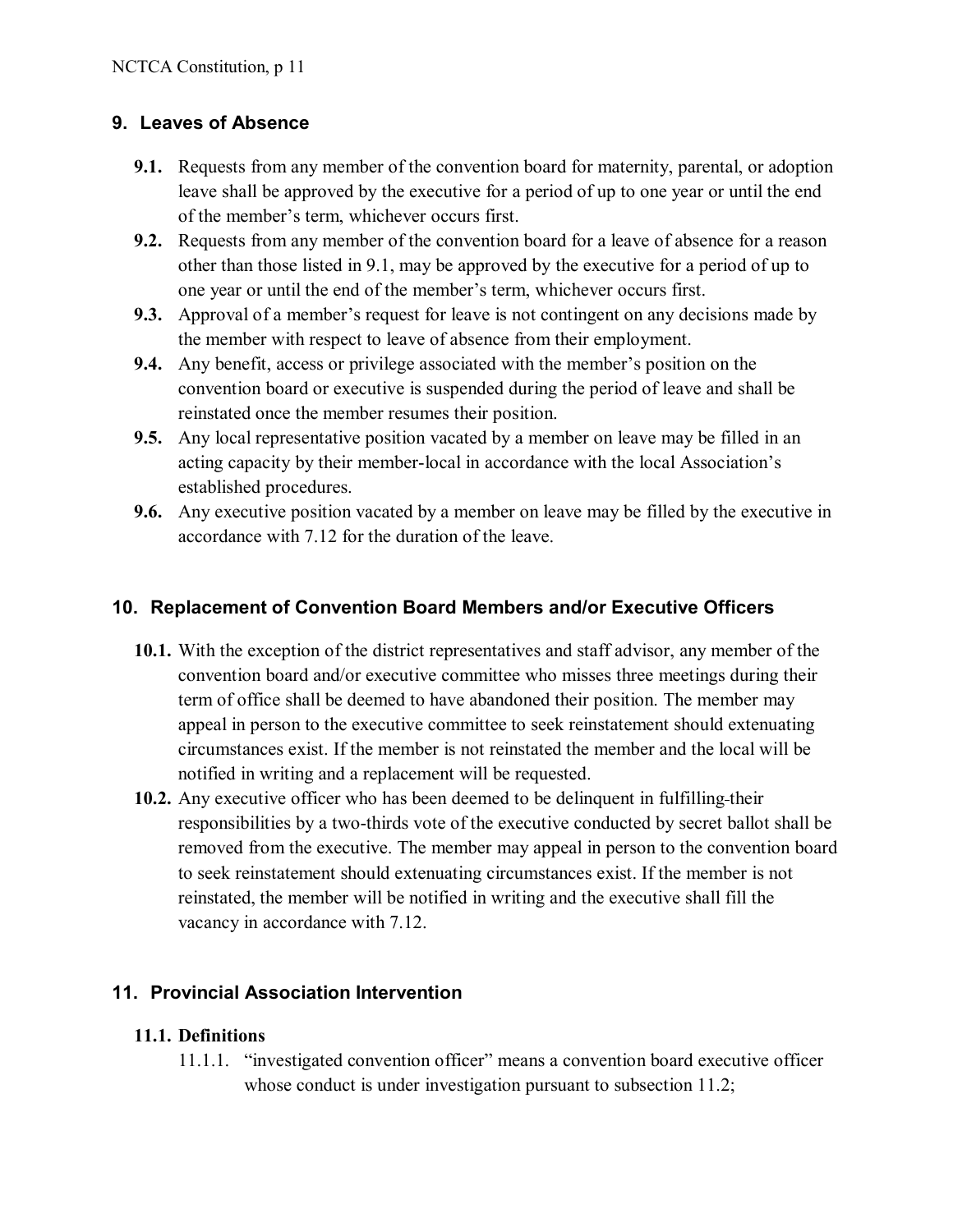- 11.1.2. "investigator" is the individual appointed by the table officers pursuant to subsection 11.2;
- 11.1.3. "convention officer" means the president, vice-president, past president or secretary or treasurer of a convention association or any other officer appointed or elected by a convention association;
- 11.1.4. "Provincial Executive Council" means the executive council as defined in section 11 of the *Teaching Profession Act*;
- 11.1.5. "table officers" means the Association's officers as defined in Bylaw 35;
- 11.1.6. "executive secretary" means the chief executive officer of the Association or a person designated by the executive secretary;
- 11.1.7. *"*executive staff officer" means a member of executive staff designated by the executive secretary.

#### **11.2. Suspension or Removal from Office of Convention Officers**

- 11.2.1. Where the table officers have or receive information which leads them to believe that a convention officer:
	- 11.2.1.1. has neglected their duties to the extent that the proper operation of the convention association is being negatively affected;
	- 11.2.1.2. is mentally incapacitated;
	- 11.2.1.3. is engaging in corrupt practices;
	- 11.2.1.4. is engaging in financial malpractice;
	- 11.2.1.5. has undertaken activities inconsistent with the principles and policies of the Association, the table officers may initiate an investigation into the conduct of the convention officer by appointing an individual to conduct an investigation and to provide a written report to the table officers within a specified time with respect to the results of the investigation.
- 11.2.2. In the course of the intervention under section 11, an investigated convention officer is entitled to have access to an executive staff officer for advice.
- 11.2.3. The table officers may, taking into account the nature of the alleged conduct, the urgency of the matter in question and any submission from the investigated convention officer, suspend an investigated convention officer from office pending the completion of the investigation and may terminate the suspension at any time if the table officers conclude that the suspension is no longer warranted.
- 11.2.4. The table officers may appoint another individual to assume the duties of the investigated convention officer during the period of the suspension.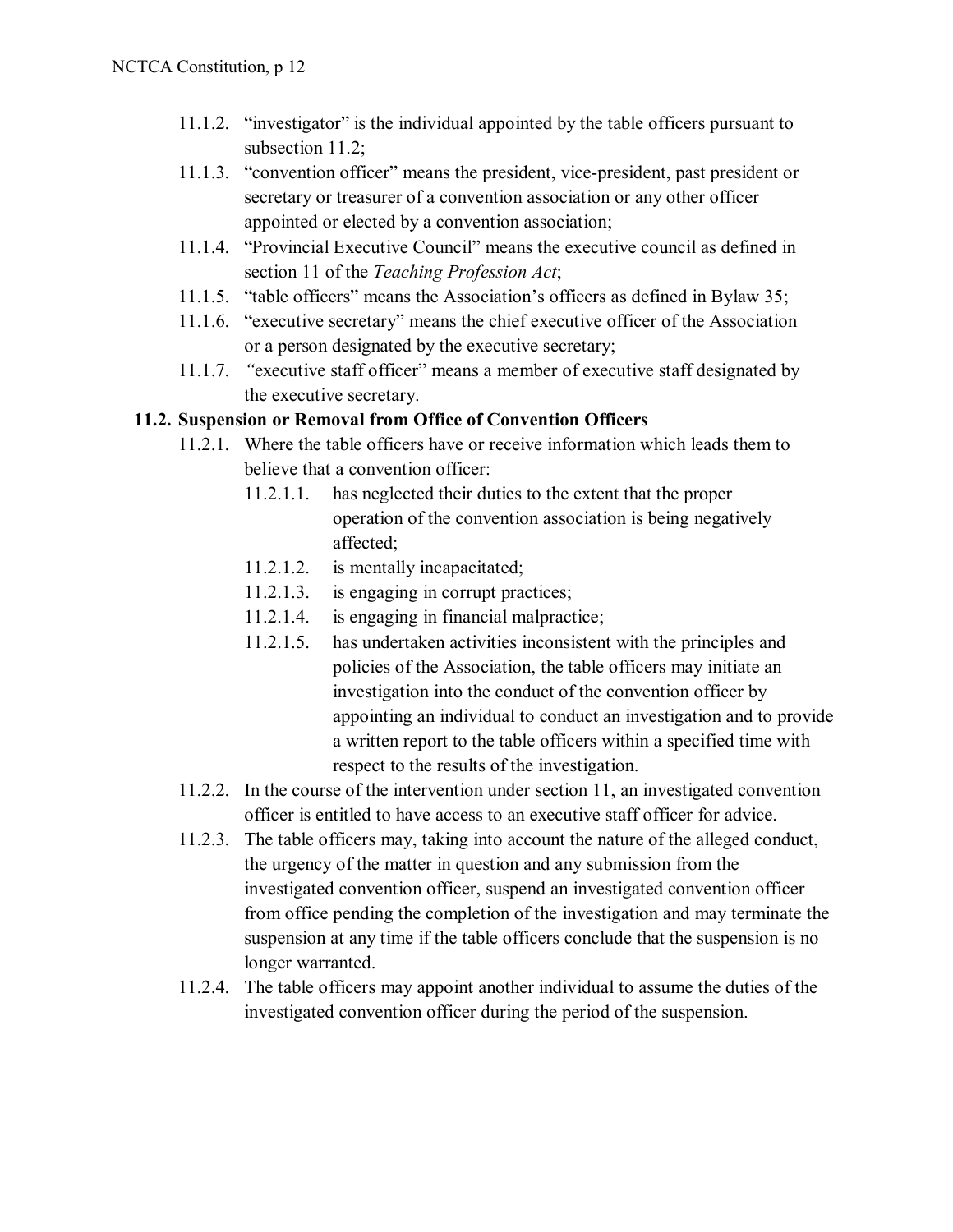- 11.2.5. The investigated convention officer may appeal a suspension from office under subsection 11.2.3 to the Provincial Executive Council by filing a notice of appeal with the executive secretary within 30 days of being notified of the suspension.
- 11.2.6. If an investigated convention officer appeals their suspension, Provincial Executive Council shall, as soon as practicable, consider representations of the table officers and the investigated convention officer and shall determine if the suspension should be continued pending the conclusion of the investigation or should be set aside.
- 11.2.7. During the investigation the investigated convention officer shall be provided with an opportunity to provide a response to the Investigator with respect to the concerns about the investigated convention officer's conduct.
- 11.2.8. An investigated convention officer may, in the course of the investigation, submit their resignation to the executive secretary.
- 11.2.9. Where an investigated convention officer resigns in accordance with subsection 11.2.8, the investigation shall be continued with the cooperation of the investigated convention officer, and the resignation does not extinguish any liability that the investigated convention officer may have with respect to acts which occurred during the period the office was held.
- 11.2.10. The investigated convention officer has a duty to cooperate during the investigation and the investigator may direct the investigated convention officer or any other member of the Association to:
	- 11.2.10.1. answer any inquiries the investigator may have relating to the investigation;
	- 11.2.10.2. produce any records or other property in the investigated convention officer's possession or under their control that are or may be related in any way to the investigation;
	- 11.2.10.3. give up possession of any record for the purpose of allowing the investigator to make a copy and return the records within a reasonable time of receiving the records;
	- 11.2.10.4. attend before the investigator for the purpose of complying with the points above.
- 11.2.11. In the event that the investigated convention officer fails or refuses to cooperate with the investigator, the failure to do so shall be noted by the investigator in their report to the table officers.
- 11.2.12. Upon completion of the investigation, the investigator shall submit a written report to the table officers and a copy of the written report shall be provided to the investigated convention officer.
- 11.2.13. The table officers, upon consideration of the report of the investigator, may make one or more of the following orders: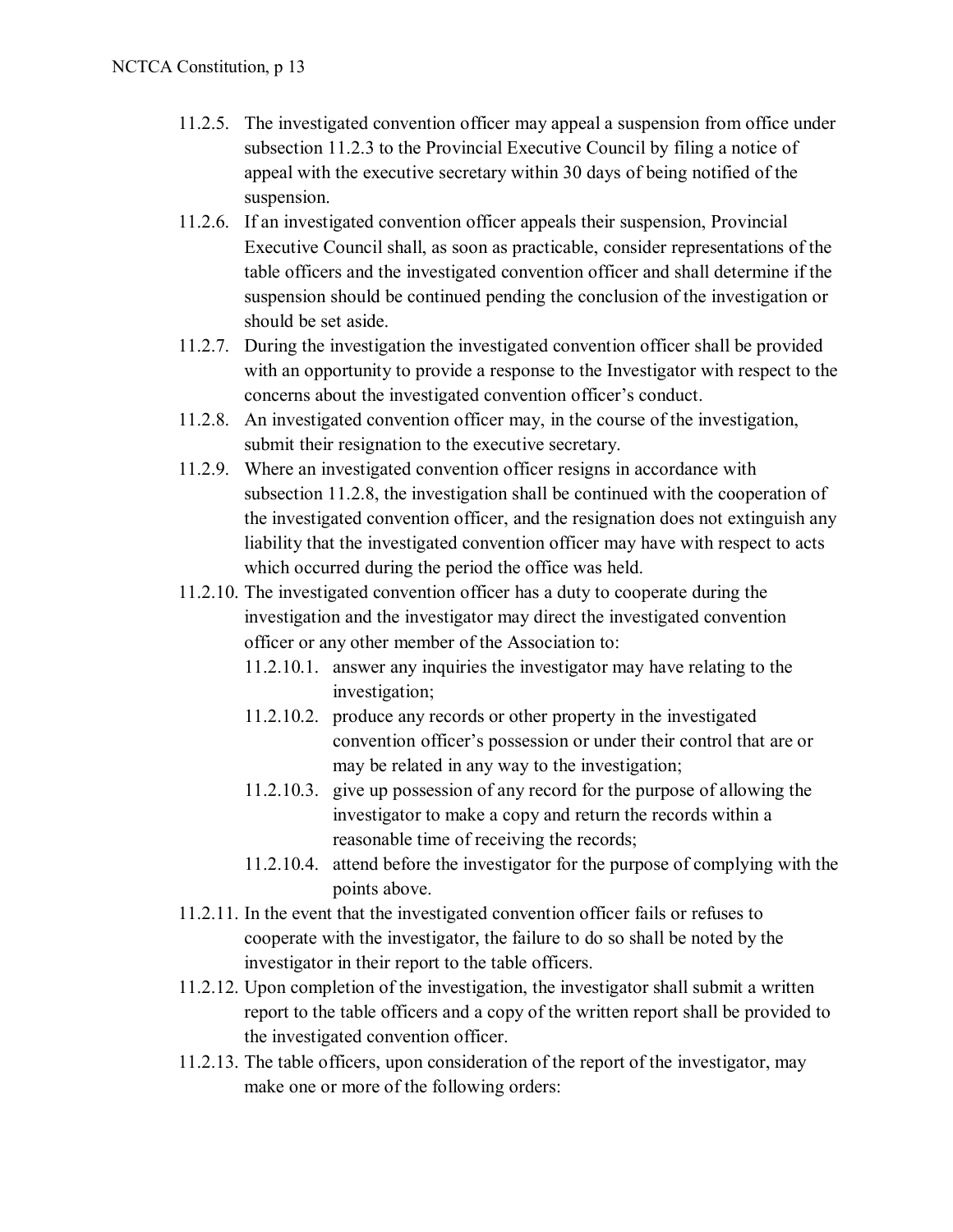- 11.2.13.1. remove the investigated convention officer from office;
- 11.2.13.2. restrict the investigated convention officer's eligibility for office in the future;
- 11.2.13.3. if the investigated convention officer was suspended during the investigation, reinstate the investigated convention officer to office and impose any conditions or restrictions that the table officers consider appropriate in the circumstances; and shall advise the investigated convention officer and Provincial Executive Council of their decision.
- 11.2.14. If the table officers remove the investigated convention officer from office, then the table officers may appoint another individual to assume the duties of the investigated convention officer until a new convention officer is elected or appointed to the position in accordance with this constitution.
- 11.2.15. The investigated convention officer may appeal the decision of the table officers under subsection 11.2.13 by filing a notice of appeal with the executive secretary within thirty (30) days after being notified of the decision.
- 11.2.16. If an investigated convention officer appeals the decision of the table officers, the Provincial Executive Council shall, as soon as practicable, consider representations of the table officers and the investigated convention officer and shall determine if the decision of the table officers shall be confirmed, varied or set aside.
- 11.2.17. In an appeal under subsection 11.2.6 or 11.2.16, the table officers may make submissions to the Provincial Executive Council respecting the outcome of the appeal.

### **11.3. Official Trustee**

- 11.3.1. Subject to a two-thirds majority vote, the Provincial Executive Council may appoint an official trustee to conduct the affairs of the convention association, subject to any terms and conditions the Provincial Executive Council considers necessary when the Provincial Executive Council considers it in the interests of the Association to do so.
- 11.3.2. The convention board may appeal the appointment of an official trustee to a representative assembly.
- 11.3.3. An official trustee appointed under subsection 11.3.1 has the powers and duties conferred by the general bylaws on a convention association and conferred by this constitution;
- 11.3.4. On appointment of an official trustee to the convention association, the officers of the convention association cease to hold office as officers of the convention board.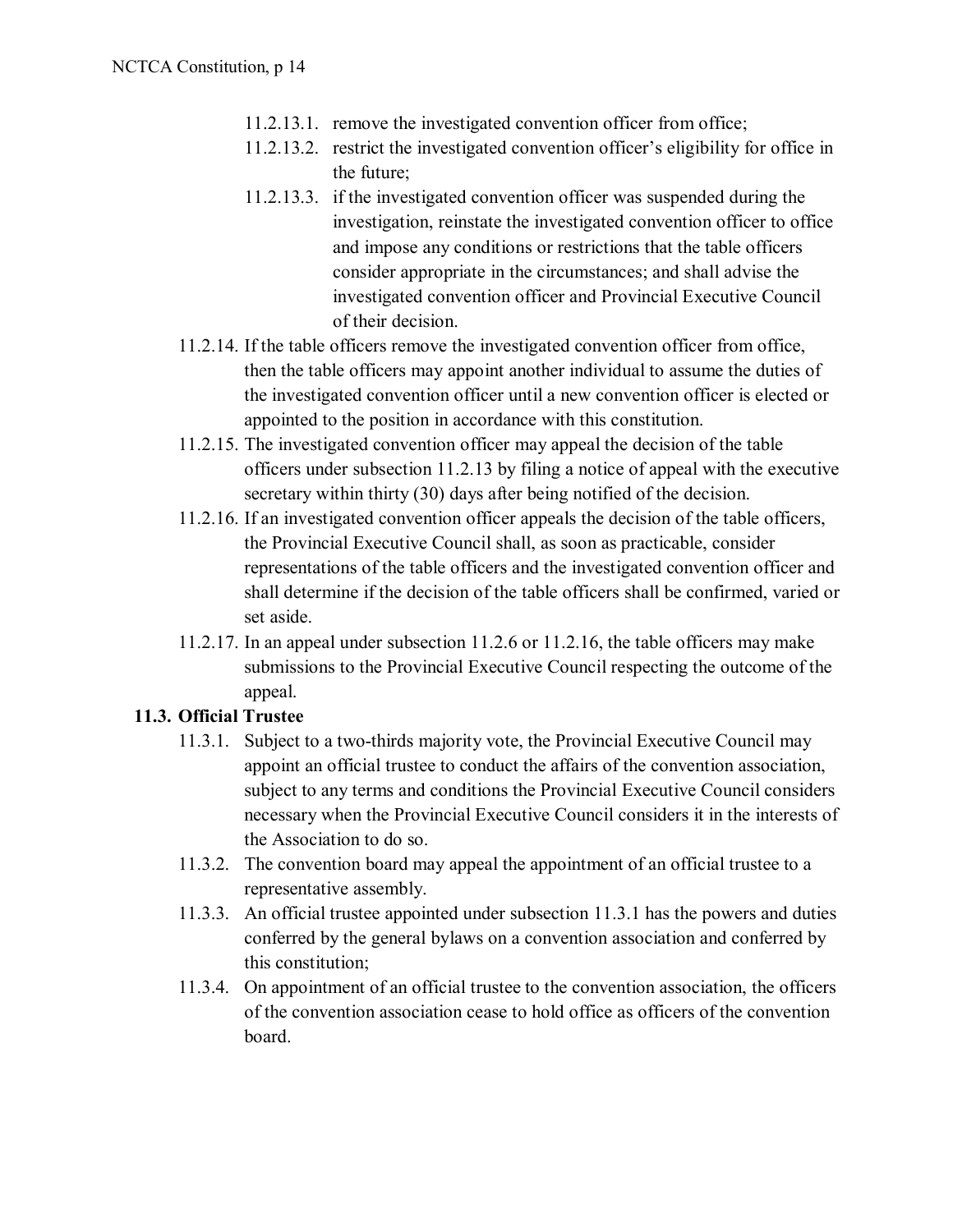11.3.5. An official trustee continues in office until the Provincial Executive Council or a representative assembly determines that the official trusteeship is no longer necessary.

## **12. Meetings**

- **12.1.** Meetings of the convention board shall be called by the secretary on at least ten days' notice on the instruction of the president or upon the request, in writing, of at least one member-local.
- **12.2.** The first meeting of the convention board following its annual convention shall be held no later than May 1.
- **12.3.** The quorum for all meetings of the convention board and executive shall be one more than half the number of voting members of each body.
- **12.4.** District representatives whose member-locals are assigned to this convention association and the Association executive staff officers may attend and participate in any meeting (board, executive, committee, special or *ad hoc*) of this convention association.
- **12.5.** Guests and individuals contracted by the convention board as support staff may attend any meeting as observers subject to the approval of the president. These individuals may be asked to leave the meeting venue at any time at the direction of the chair.
- **12.6.** The proceedings of all meetings shall be conducted in accordance with the official rules of order and procedures as published in the *Members' Handbook of the Alberta Teachers' Association.*

# **13. Voting**

- **13.1.** As stipulated in the *Teaching Profession Act,* only active and associate members of the Association can vote.
- **13.2.** Each Local Representative elected or appointed to represent their member-local on the convention board shall be entitled to one vote.
- **13.3.** Each executive officer elected or appointed from local representatives within the convention board shall be entitled to one vote.
- **13.4.** All members appointed to the convention board under 6.2 shall be entitled to one vote, provided they possess active or associate members of the Association.
- **13.5.** Regardless of the number of district representatives in attendance at any meeting, only one (the Provincial Executive Council liaison or their alternate) shall be entitled to cast a vote.
- **13.6.** Regardless of the number of Executive Staff Officers in attendance at any meeting, only one (the staff advisor or their alternate) shall be entitled to cast a vote.
- **13.7.** All liaison members shall be non-voting.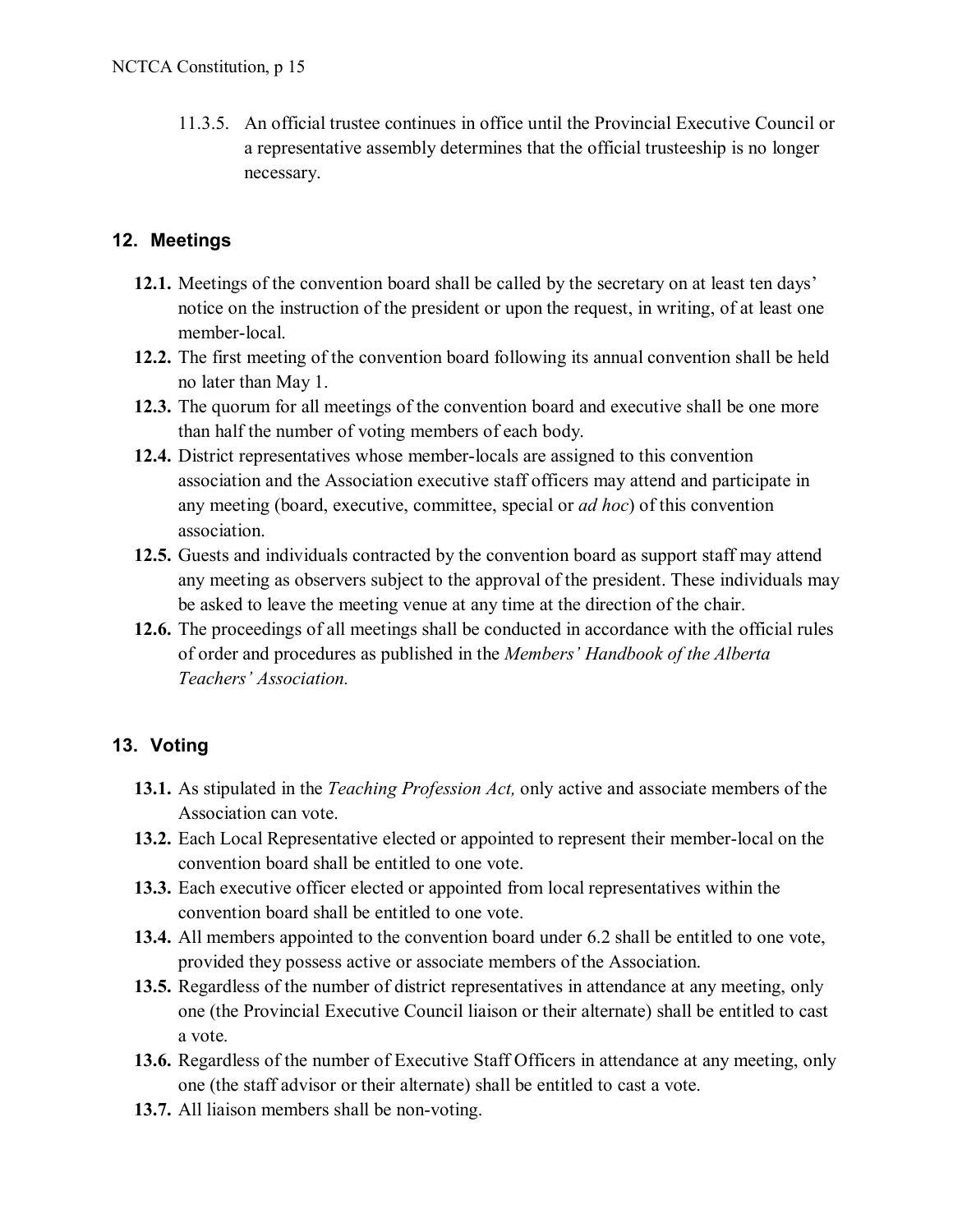**13.8.** All individuals contracted by the convention board as support staff shall be non-voting.

### **14. Finances**

#### **14.1. Convention Fees**

- 14.1.1. The convention board, after consultation with member-locals, shall set fees for the annual convention.
- 14.1.2. The convention fee charged to member-locals shall be set annually when the convention board develops its budget.
- 14.1.3. Except as specified in the standing orders of the convention board, when the convention executive determines that an increase to the convention fee charged to member-locals is required, member-locals:
	- 14.1.3.1. shall be notified and provided with rationale and supporting documentation, as required;
	- 14.1.3.2. will have thirty days to seek clarification from convention executives and confer with their convention board representatives before the convention board votes on the fee increase and sets its budget accordingly.

#### **14.2. Convention Budget**

- 14.2.1. The convention board shall approve an annual budget and submit it to its member-locals and to the Association.
- 14.2.2. The budget must:
	- 14.2.2.1. support the Association mission, vision, and mandate for teachers' conventions;
	- 14.2.2.2. meet the operational needs of the convention association;
	- 14.2.2.3. ensure the convention association has an accumulated surplus that is sufficient to cover its commitments and liabilities, and that falls within the limits set by the Association.

### **14.3. Payment**

- 14.3.1. The convention board shall be responsible for the control, collection and distribution of all monies.
- 14.3.2. Each member-local shall submit to the convention association the annual convention fee based on the number of full-time and part-time teachers in the Association's annual member count payable as follows, unless another arrangement has been submitted in writing and approved by the convention board.
- 14.3.3. Each member-local shall pay the convention association thirty percent (30%) of the total annual fee on or before October 31 and the remaining balance on or before January 31.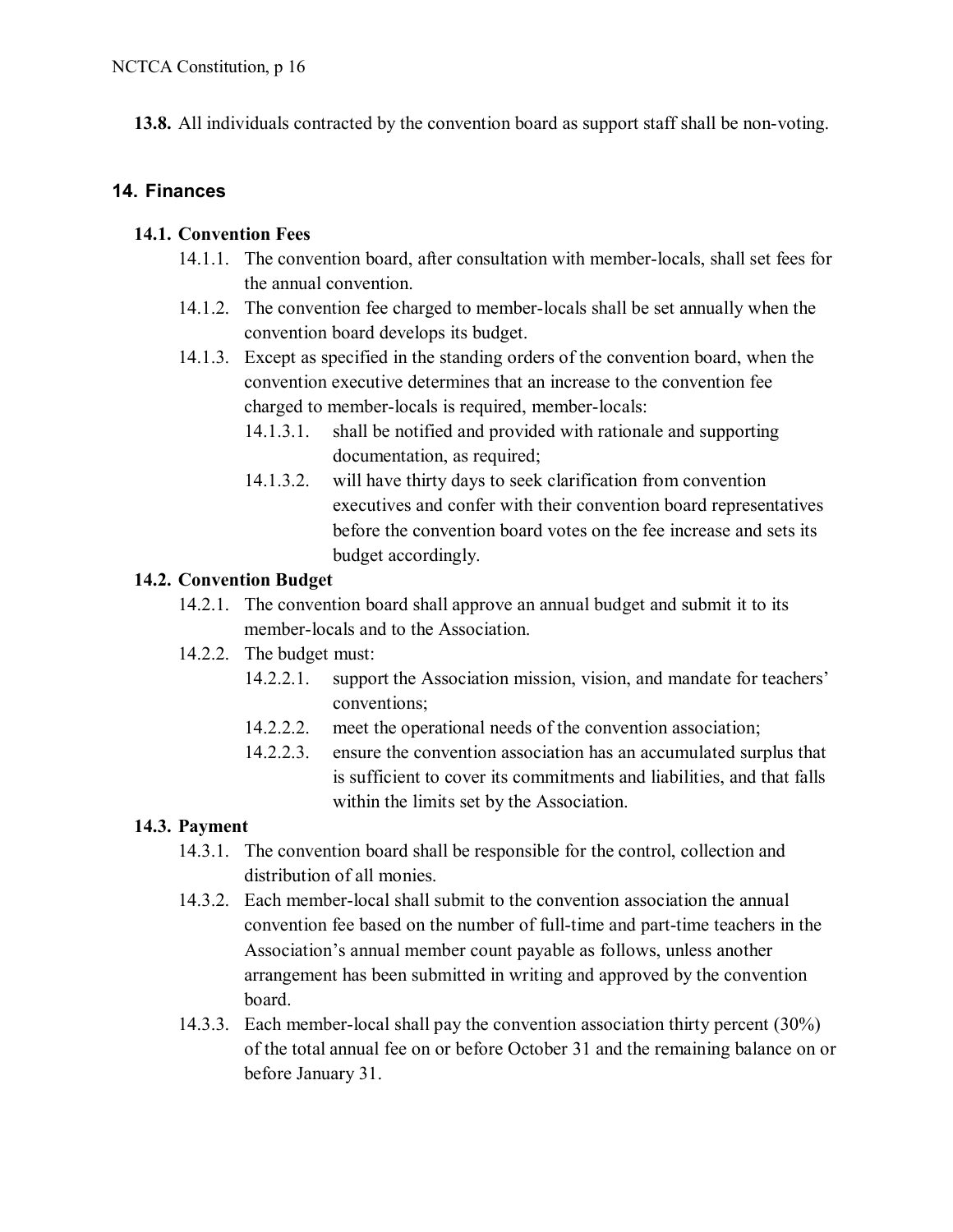14.3.4. Should an adjustment be required to account for the addition or loss of local members over the course of the school year, such payment shall be made on or before August 31.

#### **14.4. Expenses**

- 14.4.1. All honoraria, travelling and other necessary expenses of members of the convention board shall be paid in accordance with policies established by the Association.
- 14.4.2. All expenses incurred by district representatives and Executive Staff Officers will be paid by the Alberta Teachers' Association.
- 14.4.3. All expenses incurred by liaison members shall be paid by the body they represent.
- 14.4.4. Should a member of the convention board or executive vacate their position before the end of their term, the convention board shall pay the member for:
	- 14.4.4.1. all travelling and other necessary expenses incurred by the member up to and including the date of their resignation;
	- 14.4.4.2. any honorarium or allowance to which the member is entitled, prorated based on the number of days served in the current year's term up to and including the date of their resignation.

#### **14.5. Authority**

- 14.5.1. The signing officers shall be the president, treasurer, staff advisor and such other officer or officers as designated by the convention board.
- **14.6. Audit**
	- 14.6.1. An accredited accountant, or other person acceptable to the Association's Chief Financial Officer, shall be appointed annually by the convention board to audit the convention association's annual financial statements.
	- 14.6.2. The convention board shall ensure that the audited financial statements are forwarded to each member-local and to the Association by October 31 of each year.

### **15.Governance Emergencies**

In the event that Provincial Executive Council declares a governance emergency to be in effect, directives issued by Provincial Executive Council under that declaration shall supersede any other provision in this constitution or any related policy or regulation and shall be binding as if the directives formed part of this constitution or any related policy or regulation.